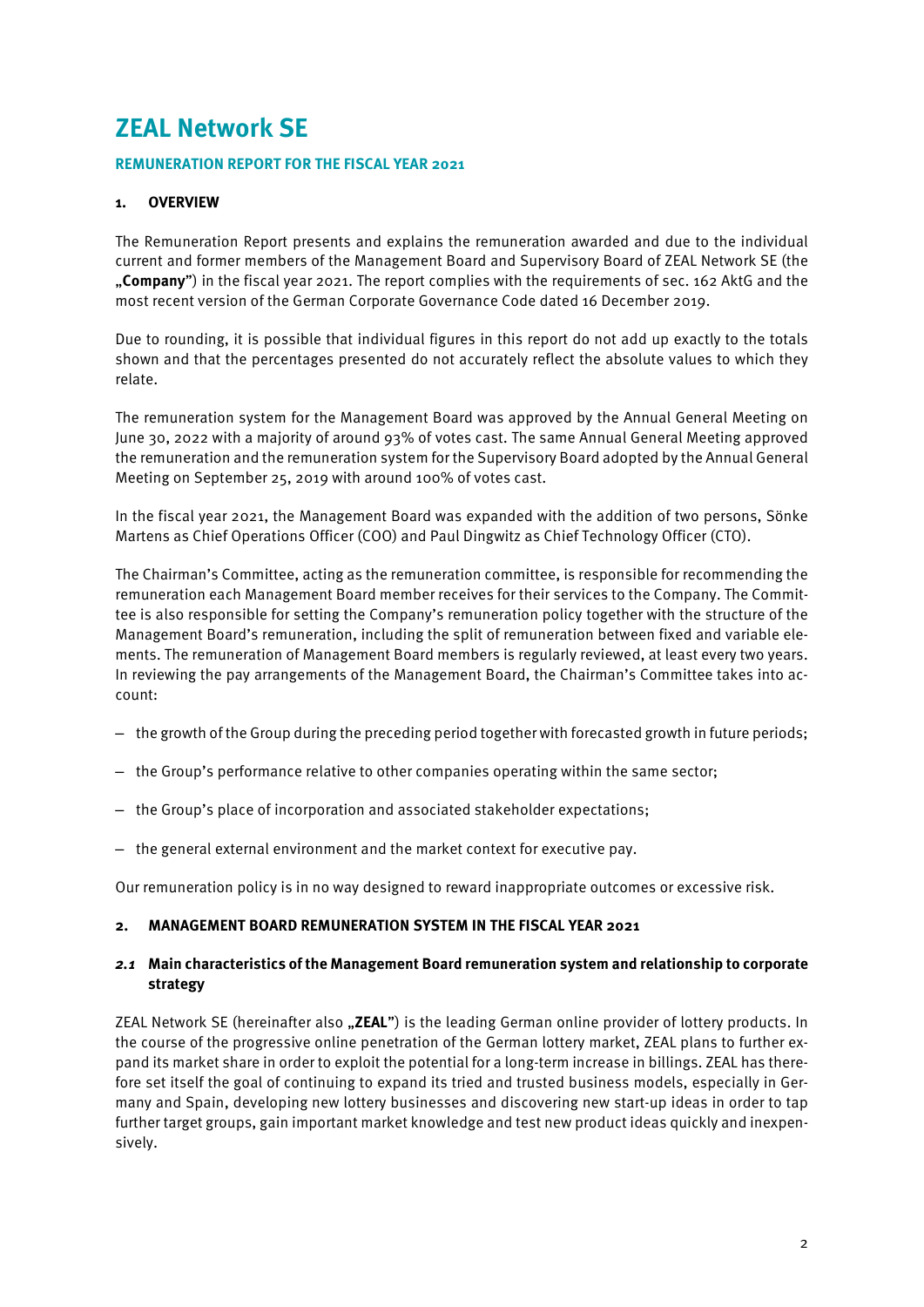Management Board remuneration is designed to encourage the long-term achievement of objectives and the overall positive development of the Group. To this end, remuneration is aligned with standard market conditions, thus enabling the Group to attract suitably qualified candidates for the respective positions – whereby the range of suitable candidates is comparatively limited for sector-specific reasons. Moreover, both long-term and short-term remuneration is linked to the Company's qualitative and quantitative targets, as explained below (declaration pursuant to sec. 162 para. 1 sentence 2 no. 1 AktG).

In order to achieve these goals, both financial and non-financial key performance indicators are used to manage ZEAL. Financial performance indicators include billings, revenue, and adjusted EBITDA. The nonfinancial indicators used are market share in the online lottery segment, customer satisfaction, and corporate social responsibility.

Due to their relevance for the successful implementation of ZEAL's corporate strategy, these performance indicators form the basis from which the targets relevant for the remuneration of the Management Board are selected. In particular, the following aspects are taken into account:

- ZEAL's year-on-year growth and the forecast growth of future periods,
- the corresponding expectations of the stakeholders,
- the general external environment and the market-standard remuneration of executives and
- the clear alignment of Management Board remuneration with a "pay for performance" approach.

The present system for the remuneration of the Management Board members was resolved by the Supervisory Board on April 9, 2021 and will apply to all Management Board service agreements extended or newly concluded from that date. The current Management Board service agreements contain provisions that do not correspond to the resolved remuneration system.

At the recommendation of the Chairman's Committee, acting as remuneration committee, the Supervisory Board determines the amount of the total target remuneration for each Management Board member on the basis of the remuneration system. In doing so, it ensures that the remuneration is commensurate with the duties and performance of the Management Board member and with the situation of the Company and does not exceed the customary remuneration without special justification. To ensure that the remuneration of the Management Board is appropriate and customary, it is regularly reviewed (at least every two years) by the Supervisory Board.

#### **3. OVERVIEW OF THE REMUNERATION SYSTEM FOR THE MANAGEMENT BOARD**

#### *3.1 The components of the remuneration system*

The total remuneration of the members of the Management Board is made up of fixed and variable remuneration components. The fixed components include the fixed annual salary and retirement and fringe benefits. In addition, the Management Board members receive variable remuneration consisting of a short-term incentive (STI) and a long-term incentive (LTI).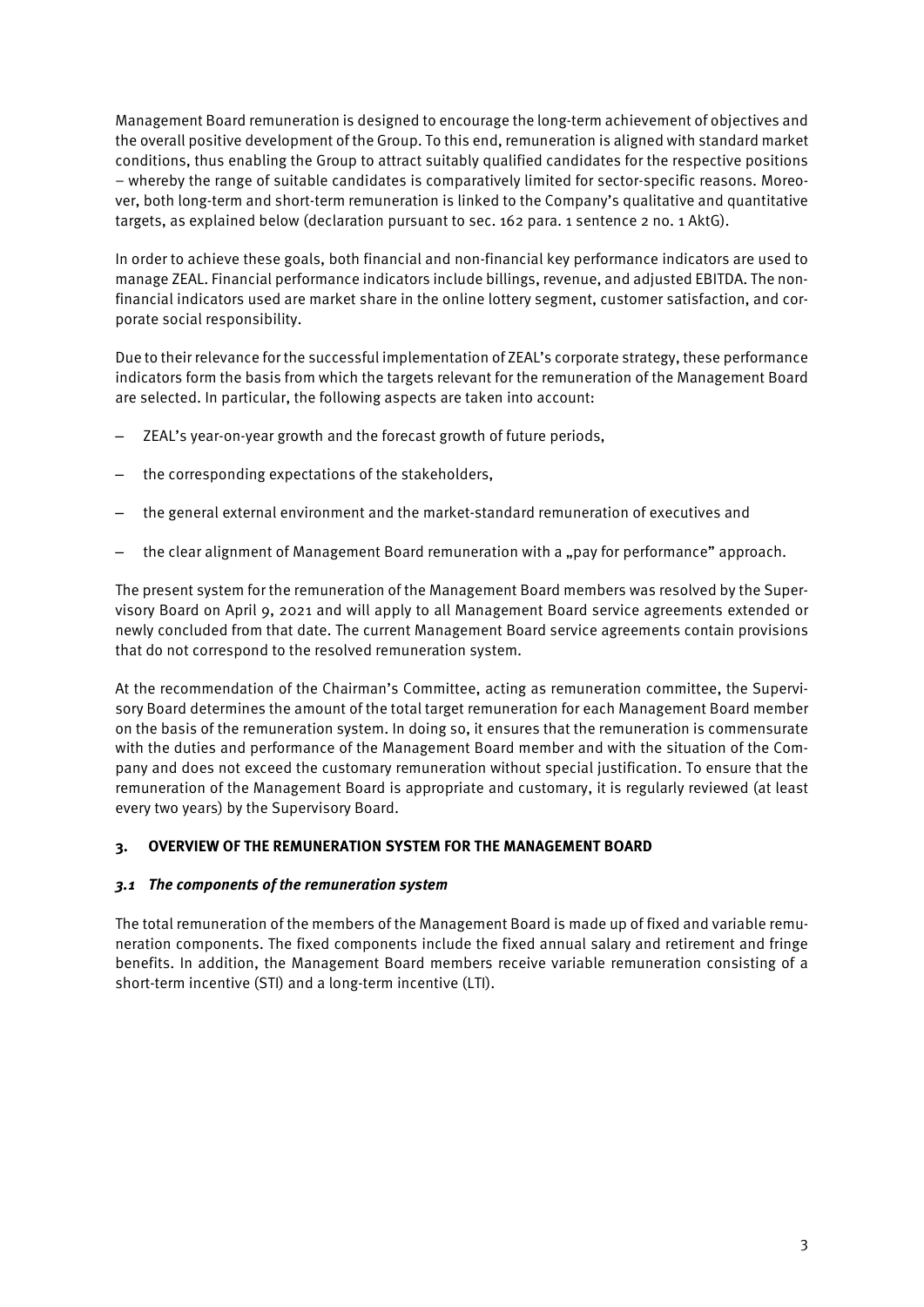The following gives an overview of the remuneration components and their relevant parameters:

| <b>Fixed remuneration components</b> |                                                                                                                                                                                                                                                                                                                                                                                                                                  |
|--------------------------------------|----------------------------------------------------------------------------------------------------------------------------------------------------------------------------------------------------------------------------------------------------------------------------------------------------------------------------------------------------------------------------------------------------------------------------------|
| <b>Annual fixed salary</b>           | Annual fixed salary paid in twelve equal monthly install-<br>٠<br>ments                                                                                                                                                                                                                                                                                                                                                          |
| <b>Fringe benefits</b>               | Retirement benefits:<br>٠<br>at the choice of the Management Board member,<br>٠<br>payment into a pension plan designated by the Man-<br>agement Board member or<br>equivalent payment to the Management Board mem-<br>٠<br>ber via payroll                                                                                                                                                                                      |
| Variable remuneration components     |                                                                                                                                                                                                                                                                                                                                                                                                                                  |
| <b>Short-Term Incentive</b><br>(STI) | One-year target bonus system<br>٠<br>STI payout amount dependent on achievement of predefined<br>٠<br>quantitative and qualitative targets, e.g.:<br>Earnings before interest and taxes, depreciation and<br>٠<br>amortization (EBITDA)<br>Revenue<br>٠<br>Capital Efficiency<br>٠<br>Resolution of regulatory challenges<br>Cap: 200% of target amount<br>٠<br>Payment in cash after the end of the respective fiscal year<br>٠ |
| Long-Term Incentive<br>(LTI)         | Four-year performance-based restricted stock plan<br>٠<br>LTI payout amount dependent on STI target achievement in<br>٠<br>the previous fiscal year and share price performance of ZEAL<br>shares after four years<br>Cap: 200% of grant value<br>٠<br>Cash payment after the end of the respective tranche<br>٠                                                                                                                 |
| <b>Other contract components</b>     |                                                                                                                                                                                                                                                                                                                                                                                                                                  |
| <b>Claw-back</b>                     | Full or partial claim for repayment of variable remuneration<br>٠<br>components in the event of serious violations of legal obliga-<br>tions or internal corporate conduct guidelines                                                                                                                                                                                                                                            |
| <b>Shareholding Guidelines</b>       | Investment of 10% of annual fixed salary in ZEAL shares<br>٠<br>Minimum holding period of three fiscal years<br>٠<br>Upon fulfillment of the Shareholding Guidelines, increase of<br>٠<br>the annual fixed salary by 10%                                                                                                                                                                                                         |
| <b>Maximum remuneration</b>          | Chairman of the Management Board: €2,750,000<br>٠<br>Ordinary Member: €2,000,000<br>٠                                                                                                                                                                                                                                                                                                                                            |

# **OVERVIEW OF THE REMUNERATION SYSTEM**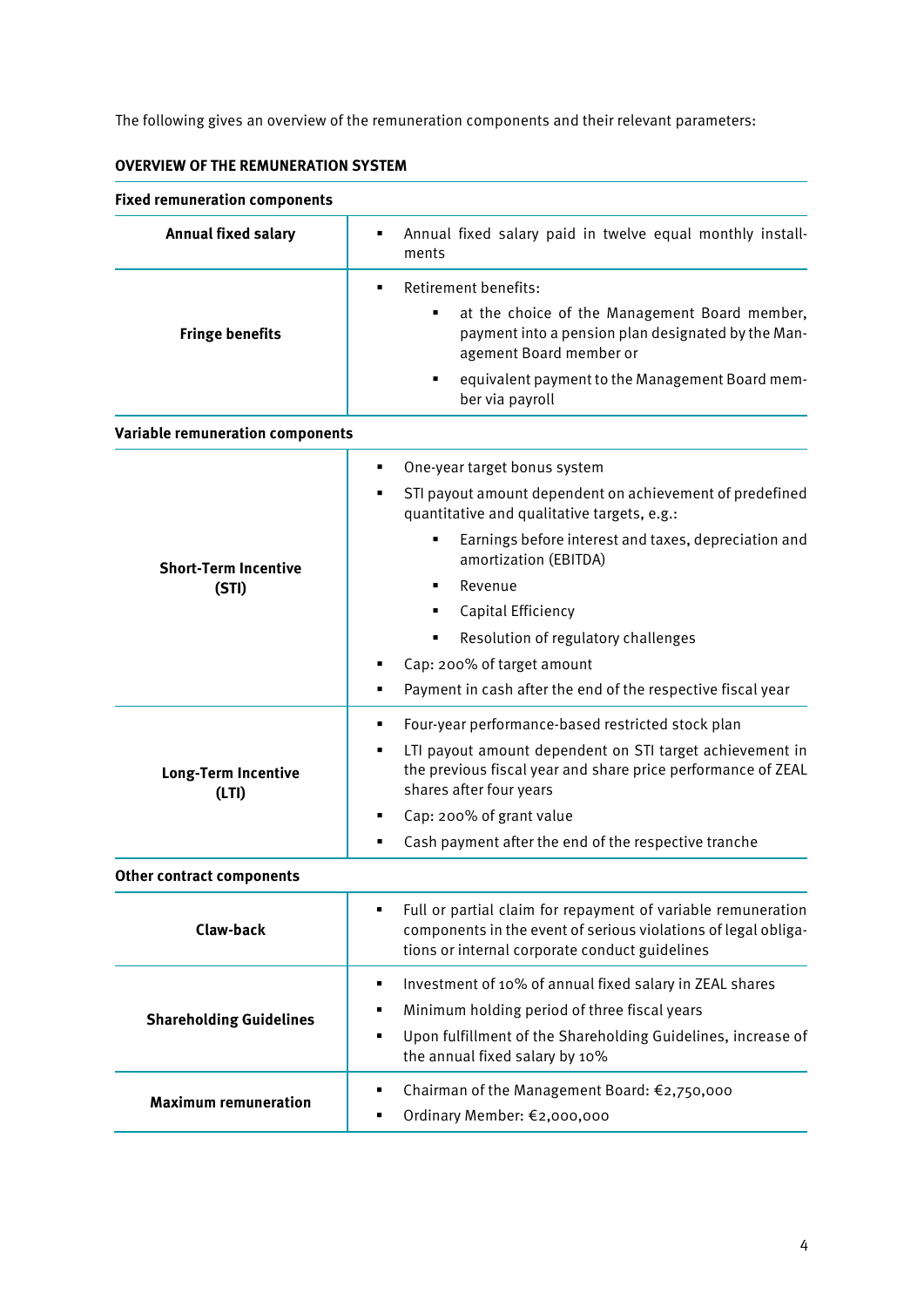## *3.2 Share of remuneration components in total target remuneration*

The total target remuneration of the Management Board members comprises the fixed annual salary, fringe benefits, STI and LTI (assuming 100% target achievement in each case). The fixed annual salary accounts for around 40% to 60% of the total target remuneration. The STI accounts for around 18% to 26% of total target remuneration, while the LTI accounts for around 22% to 32% of total target remuneration. The remuneration structure of the Management Board members underlines the focus on the longterm and sustainable development of ZEAL through the higher weighting of the LTI compared to the STI. The significant share of variable remuneration also ensures the pursuit of the "pay for performance" approach. The fringe benefits correspond to around 1% of the total target remuneration.

# *3.3 Maximum remuneration*

In addition to the individual cap on variable remuneration components (STI and LTI), the Supervisory Board has set a maximum remuneration for Management Board members in accordance with sec. 87a para. 1 sentence 2 no. 1 AktG. This comprises all remuneration components (annual fixed salary, fringe benefits, variable remuneration (STI and LTI)) and relates to the total of payments of all remuneration components granted for a fiscal year, irrespective of when they are paid out. The maximum remuneration per fiscal year is €2,750,000 for the Chairman of the Management Board and €2,000,000 for each ordinary member of the Management Board.

# **4. Detailed consideration of the remuneration components**

# *4.1 Fixed remuneration components*

# *Annual fixed salary*

The fixed annual salary of the Management Board members is based on their respective areas of responsibility. It is paid in twelve equal monthly installments at the end of each month.

# *Fringe benefits*

In addition to the fixed annual salary, the members of the Management Board receive fringe benefits as a non-performance-related remuneration component. These mainly include retirement benefits. The members of the Management Board have a choice in respect of such benefits. ZEAL either pays contributions into a pension plan designated by the Management Board member or makes an equivalent payment to the Management Board member via payroll.

# *4.2 Variable remuneration components*

The variable remuneration components underline the "pay for performance" orientation of ZEAL's remuneration system due to their performance-related character. In selecting the performance criteria and designing the remuneration components, particular attention was paid to incentivizing the successful implementation of ZEAL's corporate strategy through annual operational targets, while at the same time ensuring long-term successful and sustainable development. The variable remuneration components consist of a one-year short-term Incentive (STI) and a four-year long-term Incentive (LTI).

# *Short-Term Incentive (STI)*

The STI for the members of ZEAL's Management Board is designed as a target bonus system which annually incentivizes the achievement of the Company's operating targets. For this purpose, the Supervisory Board sets both quantitative and qualitative targets at the beginning of each fiscal year. Depending on the degree of achievement of these targets, the STI payment amount for the respective fiscal year is calculated after adoption of the annual financial statements.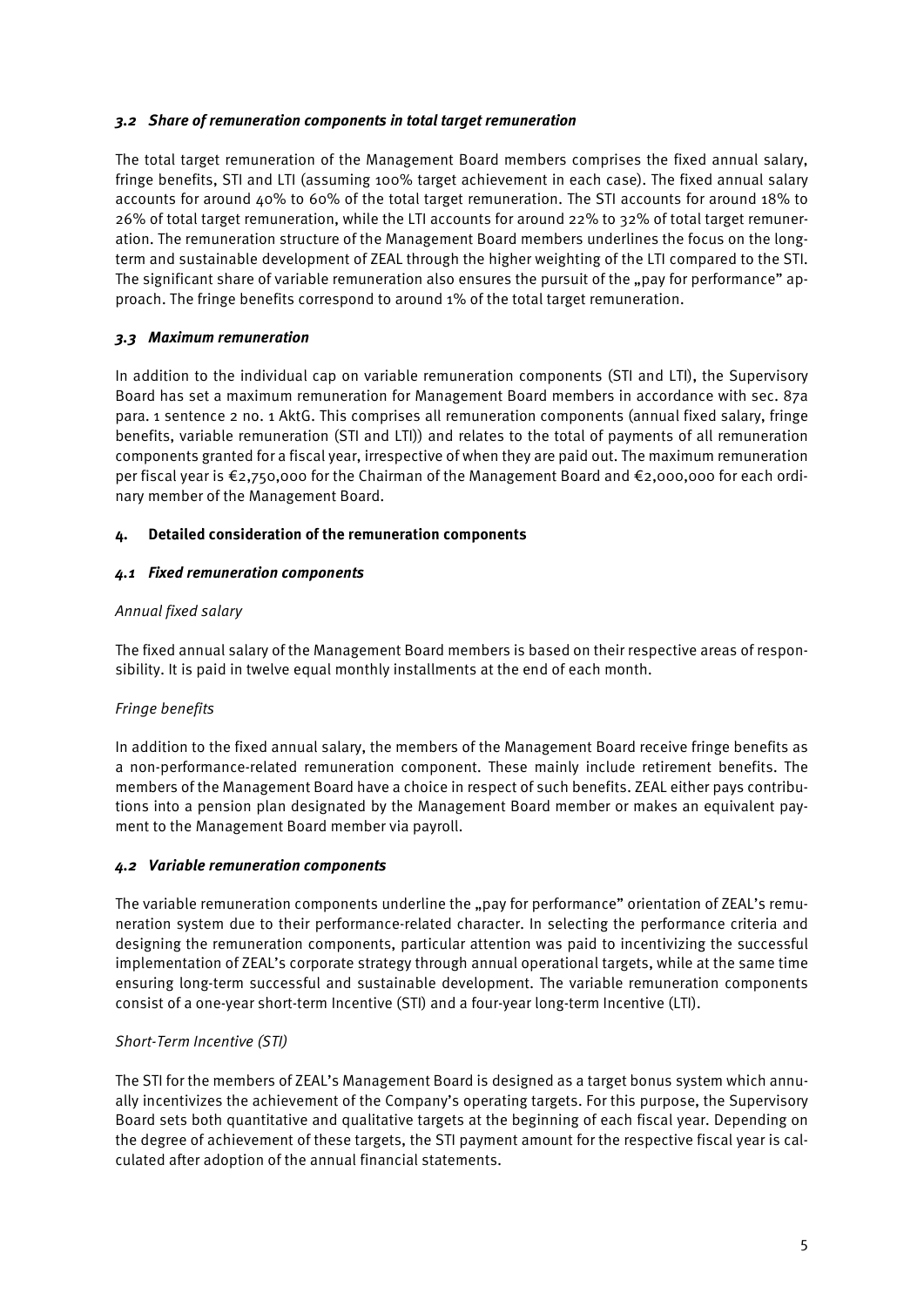The quantitative targets used to measure performance within the STI are predominantly numerical (e.g. EBITDA, revenue, capital efficiency), while the qualitative targets mainly comprise strategic goals (e.g. resolving regulatory challenges). The targets used are linked. In addition, the proportion of quantitative targets outweighs that of qualitative targets. In selecting the targets used for the STI, the Supervisory Board focuses on incentivizing the implementation of the corporate strategy and ensuring the long-term and sustainable success of ZEAL. The quantitative targets take into account increases in both profitability and return on investment for the remuneration of ZEAL's Management Board members and push ZEAL's growth.

The STI is paid out in cash no later than two months after adoption of the respective annual financial statements. The STI payout amount is calculated by multiplying the STI target amount agreed within the Management Board service agreements by the total STI target achievement. The overall STI target achievement can be between 0% and 200%.



For both the quantitative targets and the qualitative targets the Supervisory Board sets a target value as well as a lower and upper threshold value at the beginning of each fiscal year. If the target value for the respective target is reached, this corresponds to a target achievement of 100%. If the lower threshold value is reached or not reached, this corresponds to a target achievement of 0%. A total loss of variable remuneration is possible as a result. At the upper end, target achievement is limited to 200% (cap). This value is reached as soon as the upper threshold value is achieved. A further increase above the upper threshold does not result in an increase in target achievement above 200%. Between the respective defined target achievement points (0%; 100%; 200%), the target achievements are interpolated linearly.

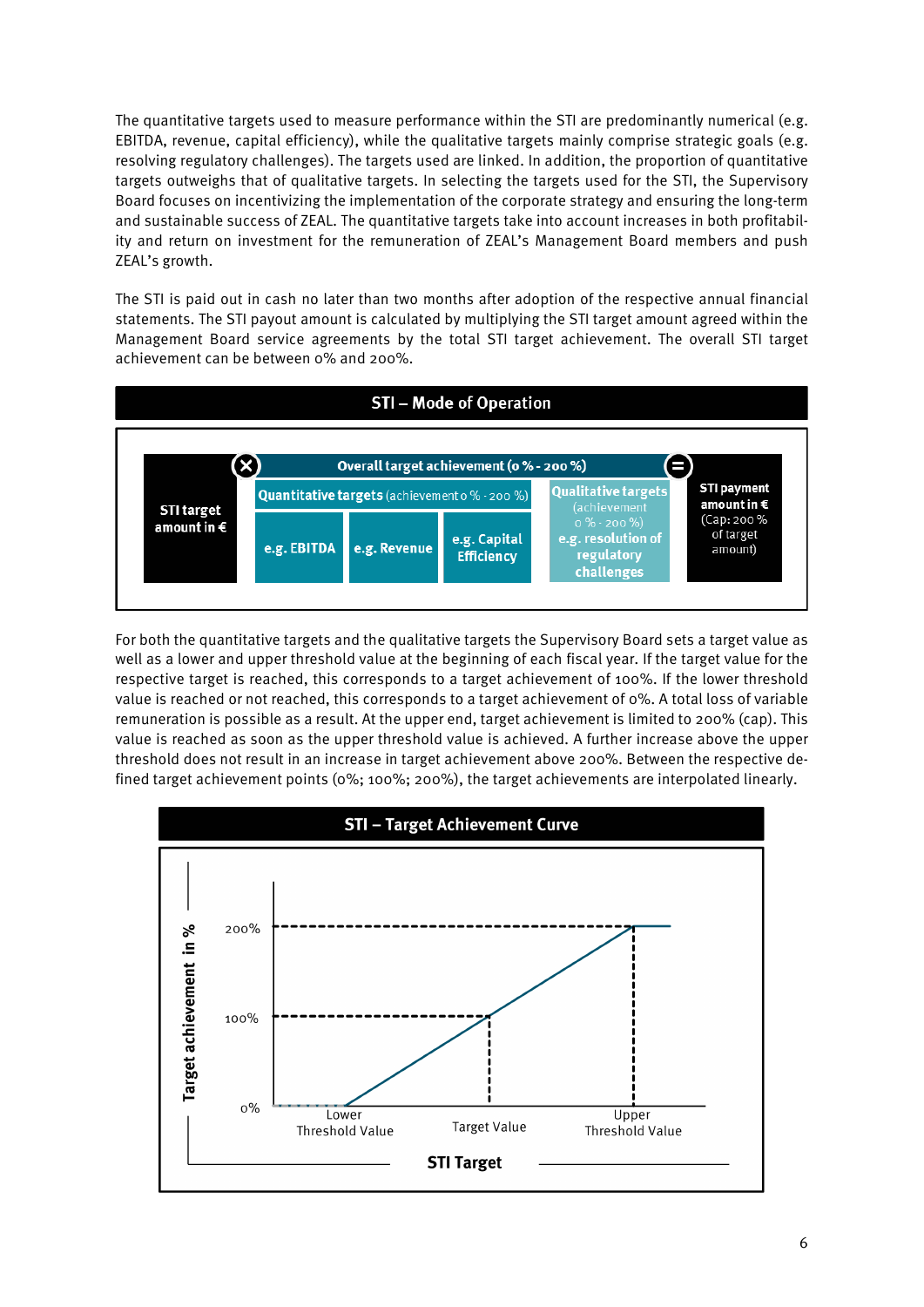The target values set for a fiscal year, as well as the lower and upper thresholds and actual target achievement per target, are disclosed, as a rule, *ex post* in the remuneration report.

# *Long-Term Incentive (LTI)*

The LTI for the Management Board members of ZEAL is structured as a performance-based restricted stock plan. The initial value of the four-year LTI is the contractually defined LTI target amount. After the end of the first fiscal year of each tranche this is multiplied by the overall STI target achievement. The resulting LTI currency value is then converted into a number of virtual shares. To calculate the number of virtual shares to be granted, the LTI currency value is divided by the average volume-weighted price of a ZEAL share within a three-month period before the virtual share is issued.

At the end of the total four-year performance period, the average volume-weighted price of a ZEAL share within a three-month period prior to the end of the respective performance period is determined and multiplied by the number of virtual shares. The LTI payout is settled in cash and can range from 0% to a maximum of 200% of the LTI currency value (cap). In the event that the share price is affected by extraordinary external factors (e.g. a shock of macroeconomic magnitude or changes in the regulatory environment affecting ZEAL), the Supervisory Board may adjust the share price at its reasonable discretion to compensate for these externally induced developments.



As a share-price-related remuneration component, the LTI is a key instrument for ensuring the long-term nature and sustainability of Management Board remuneration. In addition, the interests of the Management Board and shareholders are linked even more closely.

#### *4.3 Claw-back*

In the event of serious breaches by members of the Management Board of their statutory obligations or of the Company's internal code of conduct, ZEAL is entitled to demand the return of all or part of the variable remuneration components paid out for the respective assessment period from the respective Management Board member (claw-back). The assertion of the claim for repayment is at the discretion of the Supervisory Board. The claim for repayment also applies if the term of office or employment relationship with the Management Board member has already ended at the time of the claim for repayment.

#### *4.4 Shareholding Guidelines*

The fixed annual salary of the Management Board members is increased by 10% if they invest a corresponding amount in ZEAL shares each year. The Management Board members undertake to hold these shares for a minimum period of three fiscal years from January 1 of the respective fiscal year. Shares already held or not acquired within the respective fiscal year do not count towards the investment volume. In the event that a Management Board member does not hold the required shares for the minimum period, the corresponding increase in the fixed annual salary is due for repayment.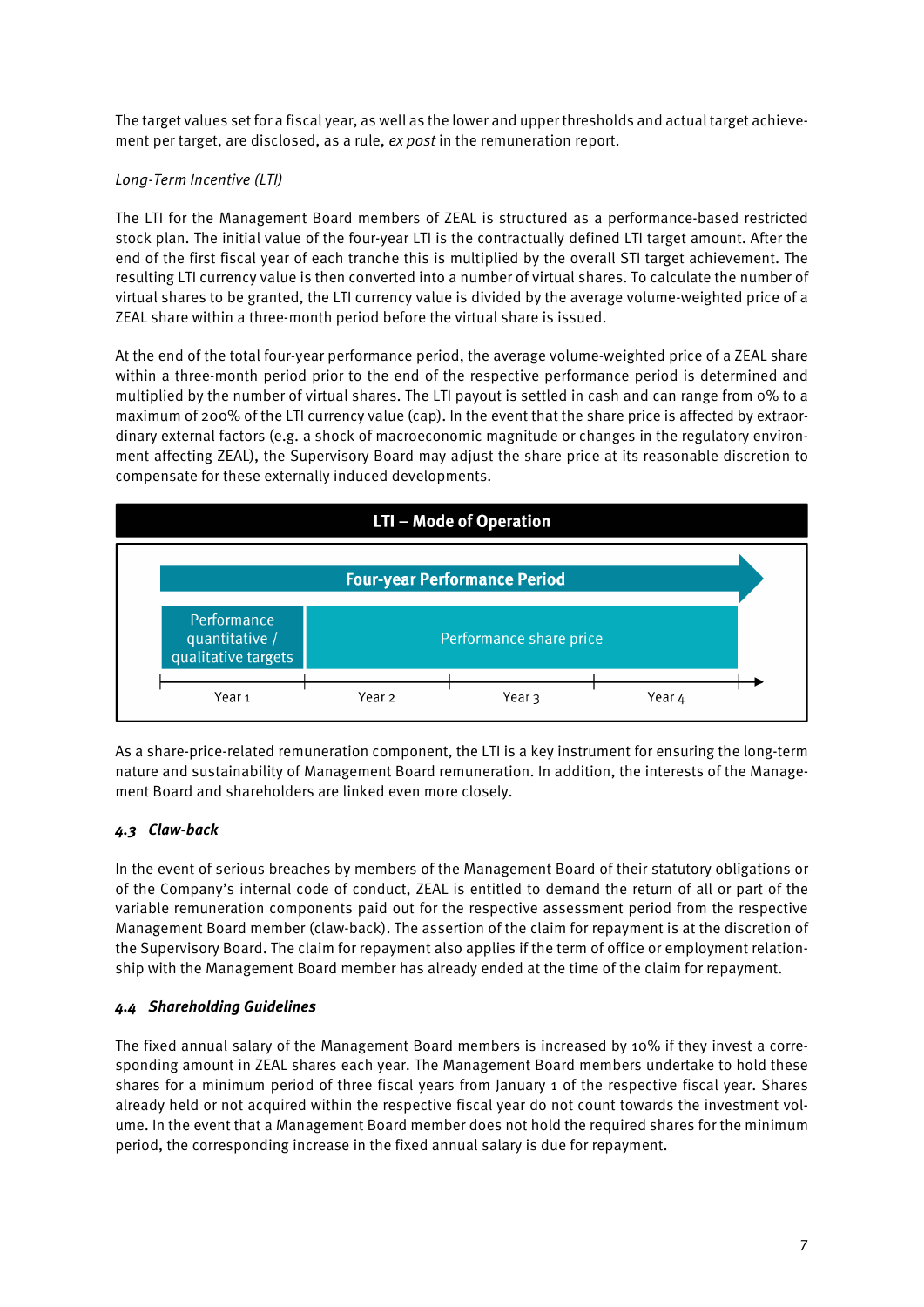The resulting increase in the shareholdings of the Management Board members leads to a further alignment of the interests of the Management Board and the shareholders and at the same time promotes long-term and sustainable actions of the Management Board for the benefit of ZEAL's development.

The shareholdings of Management Board members as of December 31, 2020 and 2021 were as follows:

| <b>SHARES HELD IN BENEFICIAL OWNERSHIP</b> | 2020   | Changes | 2021   |
|--------------------------------------------|--------|---------|--------|
| Dr Helmut Becker (CEO)                     | 25,856 | 1,500   | 27,356 |
| Jonas Mattsson (CFO)                       | 8.600  | 1,400   | 10,000 |

# **5. REMUNERATION-RELATED LEGAL TRANSACTIONS**

## *5.1 Terms and termination options*

The terms of the Management Board service agreements correspond to the respective period for which the Management Board member is appointed to office. That period is typically three years.

The Management Board service agreement ends at the latest at the end of the month in which the Management Board member reaches the standard retirement age under the statutory pension scheme. In addition, the Management Board service agreement ends at the end of the sixth month after permanent incapacity for service is established if the Management Board member becomes permanently incapacitated for service during the term of the Management Board service agreement.

Upon effective revocation of the appointment as a member of the Management Board pursuant to sec. 84 para. 3 AktG, the service agreement of a member of the Management Board shall also terminate. If the revocation is made for cause within the meaning of sec. 626 para. 1 of the German Civil Code ("**BGB**"), the Management Board service agreement shall end with immediate effect. If the revocation is made for cause within the meaning of sec. 84 para. 3 AktG and does not at the same time fulfil the requirements for an extraordinary termination of the Management Board service agreement without notice pursuant to sec. 626 para. 1 BGB, the Management Board service agreement shall end with twelve months' notice to the end of the month irrespective of the term of the Management Board service agreement.

# *5.2 Provisions in the event of premature termination of the Management Board service agreement*

In no case may any payments to the Management Board member on premature termination of their service agreement, including fringe benefits, exceed the value of two years' remuneration (severance payment cap). The severance payment cap is calculated on the basis of the total remuneration for the past fiscal year and, where appropriate, the expected total remuneration for the current fiscal year. In the event of termination by the Management Board member themselves, no such severance payment will be made.

If the Management Board service agreement is terminated for cause within the meaning of sec. 626 para. 1 BGB, no payments will be made to the Management Board member, either. At the same time, there is neither an entitlement to an STI for the year of departure nor an entitlement to payment from the LTI insofar as the respective performance period has not yet ended for the latter.

# *5.3 Regulations in the event of commencement or termination of office during the year*

In the event of a member joining or departing the Company during the year, the annual fixed salary as well as the STI and LTI are calculated *pro rata temporis* according to the length of service in the relevant fiscal year. Specific provisions apply, as described above, in the event of termination of the Management Board service agreement for cause attributable to the Management Board member.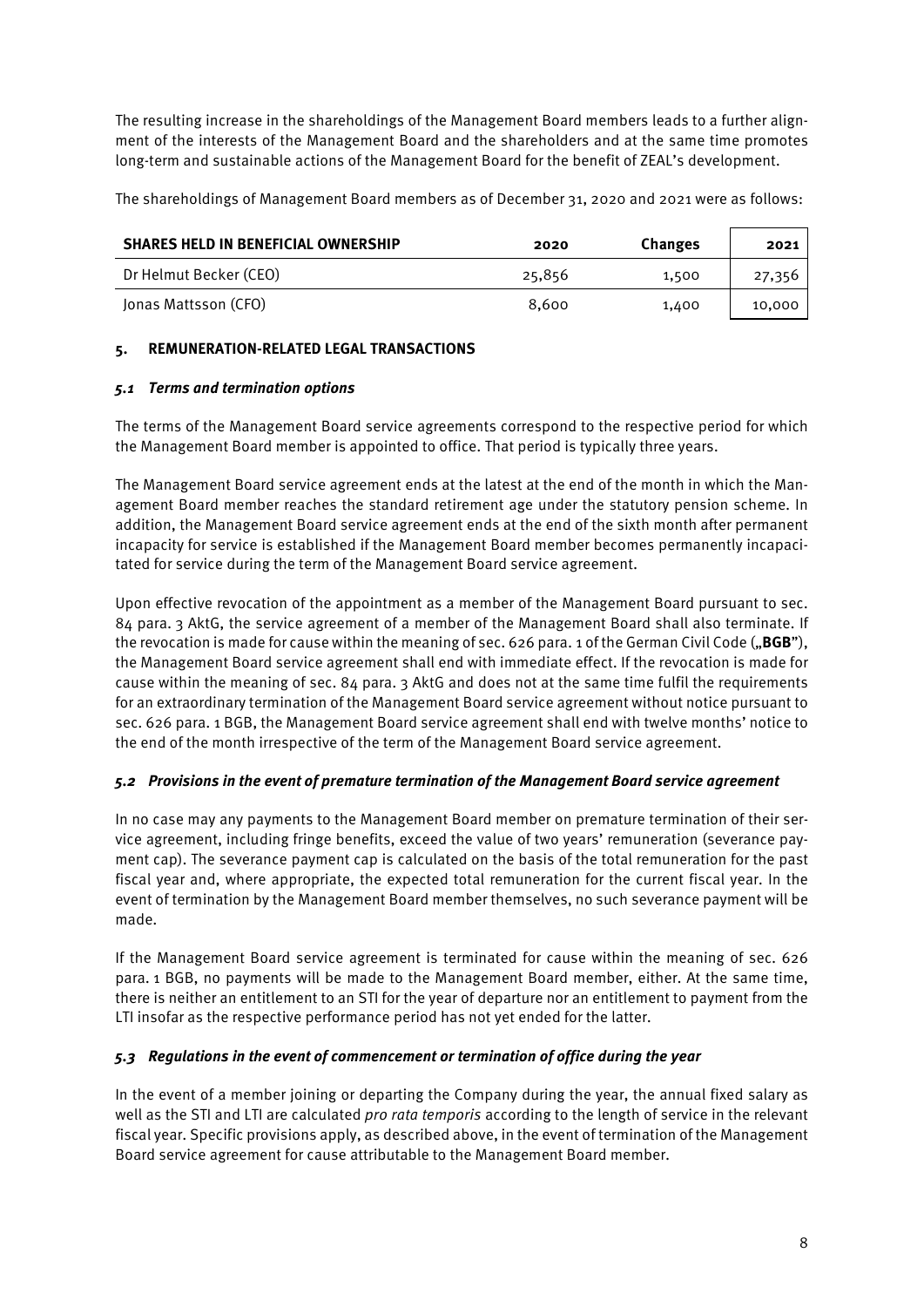# *5.4 Assumption of mandates*

At the request of the Supervisory Board and without additional remuneration, the members of the Management Board will assume supervisory board mandates, Management Board mandates and similar offices in companies in which ZEAL directly or indirectly holds an interest (intercompany board functions). The same applies to activities in associations in which ZEAL is a member and to honorary offices.

# *5.5 Incapacity or death*

In the event of temporary incapacity to work on the part of the Management Board member due to illness, accident or a reason for which the Management Board member is not responsible, the fixed annual salary shall continue to be paid for up to six months, but at the longest until termination of the employment relationship. Sick pay, daily sick pay or pensions from health insurance funds are offset against these payments, insofar as the benefits are not based exclusively on the contributions of the Management Board member.

If the Management Board member becomes permanently incapacitated during the term of the Management Board service agreement, the Management Board service agreement shall end at the end of the sixth month following the determination of the permanent incapacity.

If the Management Board member passes during the term of his Management Board service agreement, his surviving dependents are entitled to continued payment of the fixed annual salary for the month of death and the twelve following months.

# **6. TEMPORARY DEVIATION FROM THE REMUNERATION SYSTEM**

Pursuant to sec. 87a para. 2 sentence 2 AktG, the Supervisory Board of ZEAL may temporarily deviate from the remuneration system if this is necessary in the interest of ZEAL's long-term welfare. Such deviations may be necessary, for example, to ensure adequate incentives in the event of a severe corporate or economic crisis. Such temporary deviation is only possible under special and exceptional circumstances and require a determination of such circumstances by resolution of the Supervisory Board. Notwithstanding any temporary deviation from the remuneration system, the Supervisory Board shall ensure that the remuneration of the Management Board continues to be aligned with the long-term and sustainable development of ZEAL and is commensurate with the situation of the Company and the performance of the respective Management Board member.

The Supervisory Board may, by resolution, deviate from the following components of the remuneration system after determining exceptional circumstances: The regulations on the remuneration structure and amount, the regulations on the targets underlying the variable remuneration, and the regulations on the individual remuneration components.

If the option to temporarily deviate from the remuneration system has been used, the necessity for this and the procedure to be followed shall be explained in the remuneration report and, pursuant to sec. 162 para. 1 no. 5 AktG, all remuneration components affected by this shall be named.

# **7. REMUNERATION OF THE MANAGEMENT BOARD MEMBERS IN OFFICE IN THE FISCAL YEAR 2021**

The following tables show the remuneration awarded and due to each member of the Management Board in the fiscal years 2021 and 2020 in accordance with sec. 162 (1) sentence 1 AktG, including the respective relative shares of their components. For this purpose, clusters were formed for the individual remuneration components based on the following reporting logic: in the case of one-year variable remuneration (STI) in 2021, the STI granted for the reporting year is not reported, as this is only determined after the end of the reporting year and paid out after the annual financial statements have been adopted in the following year, 2022. Instead, the STI of the previous year, which was paid out after adoption of the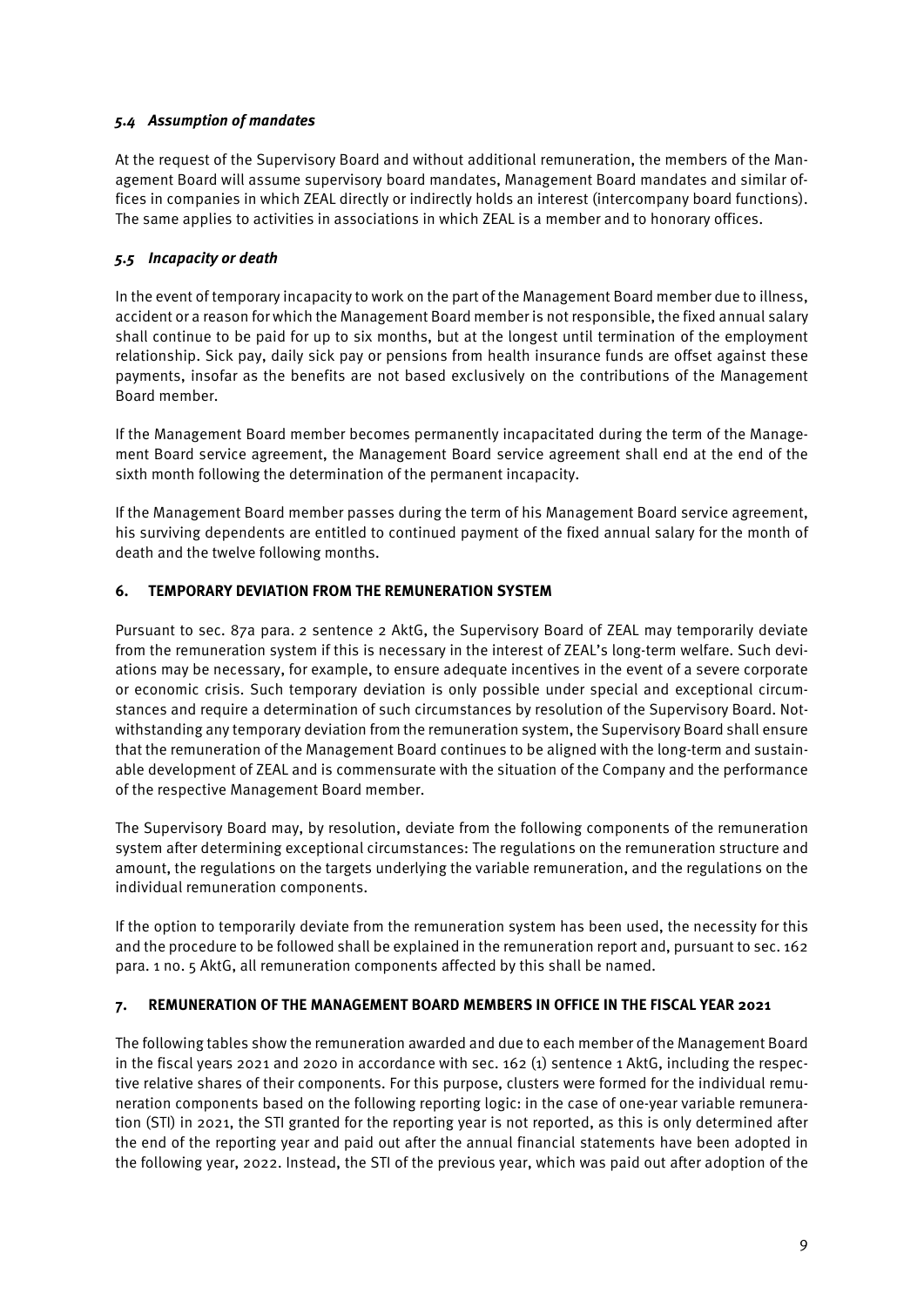annual financial statements 2020, is disclosed as 'awarded and due' in the reporting year 2021 in accordance with sec. 162 (1) sentence 1 AktG. Likewise, the three-year long-term variable remuneration (LTI) is reported as 'awarded and due' for the reporting year in which it actually accrued or became due.

Remuneration awarded and due in the fiscal year 2021 is thus calculated as follows:

- basic remuneration paid in 2021;
- taxable non-cash benefits and other fringe benefits granted in the fiscal year 2021;
- short-term variable remuneration (STI 2020) determined for the fiscal year 2020 and paid out in the fiscal year 2021;
- the partial amount of the three-year long-term share-based remuneration for the period 2018 to 2020 (LTI 2020) paid out in the fiscal year 2021 on the basis of the LTI award value determined for the fiscal year 2018.

Pension expenses for the fiscal year 2021 (service costs in the fiscal year 2021) are also presented, if applicable.

Paul Dingwitz was appointed to the Management Board on June 5, 2021 and Sönke Martens on July 1, 2021. This report only takes into account remuneration for their activities as Management Board members as of these dates.

#### *7.1 Remuneration awarded and due to Management Board members*

Remuneration awarded and due corresponds to fixed remuneration and pension and other benefits and short-term incentives awarded to Management Board members for their work in the fiscal year 2021, as well as the value of long-term incentives (virtual shares) awarded to them in the fiscal year 2021.

#### *Total remuneration*

#### **Dr Helmut Becker**

| In€k                 | <b>Basic salary</b> | <b>STI</b> | LTI        | <b>Pension expenses</b> | <b>Fringe benefits</b> | <b>Total</b> |
|----------------------|---------------------|------------|------------|-------------------------|------------------------|--------------|
| 2021                 | 606                 | 462        | 882        | 11                      | 61                     | 1,963        |
| 2020                 | 602                 | 415        | 460        | 11                      | 61                     | 1,488        |
| <b>Paul Dingwitz</b> |                     |            |            |                         |                        |              |
| In $\epsilon$ k      | <b>Basic salary</b> | <b>STI</b> | <b>LTI</b> | <b>Pension expenses</b> | <b>Fringe benefits</b> | <b>Total</b> |
| 2021                 | 145                 |            |            |                         |                        | 145          |
| Sönke Martens        |                     |            |            |                         |                        |              |
| In€k                 | <b>Basic salary</b> | <b>STI</b> | LTI        | <b>Pension expenses</b> | <b>Fringe benefits</b> | <b>Total</b> |
| 2021                 | 123                 |            |            |                         | 1                      | 124          |
|                      |                     |            |            |                         |                        |              |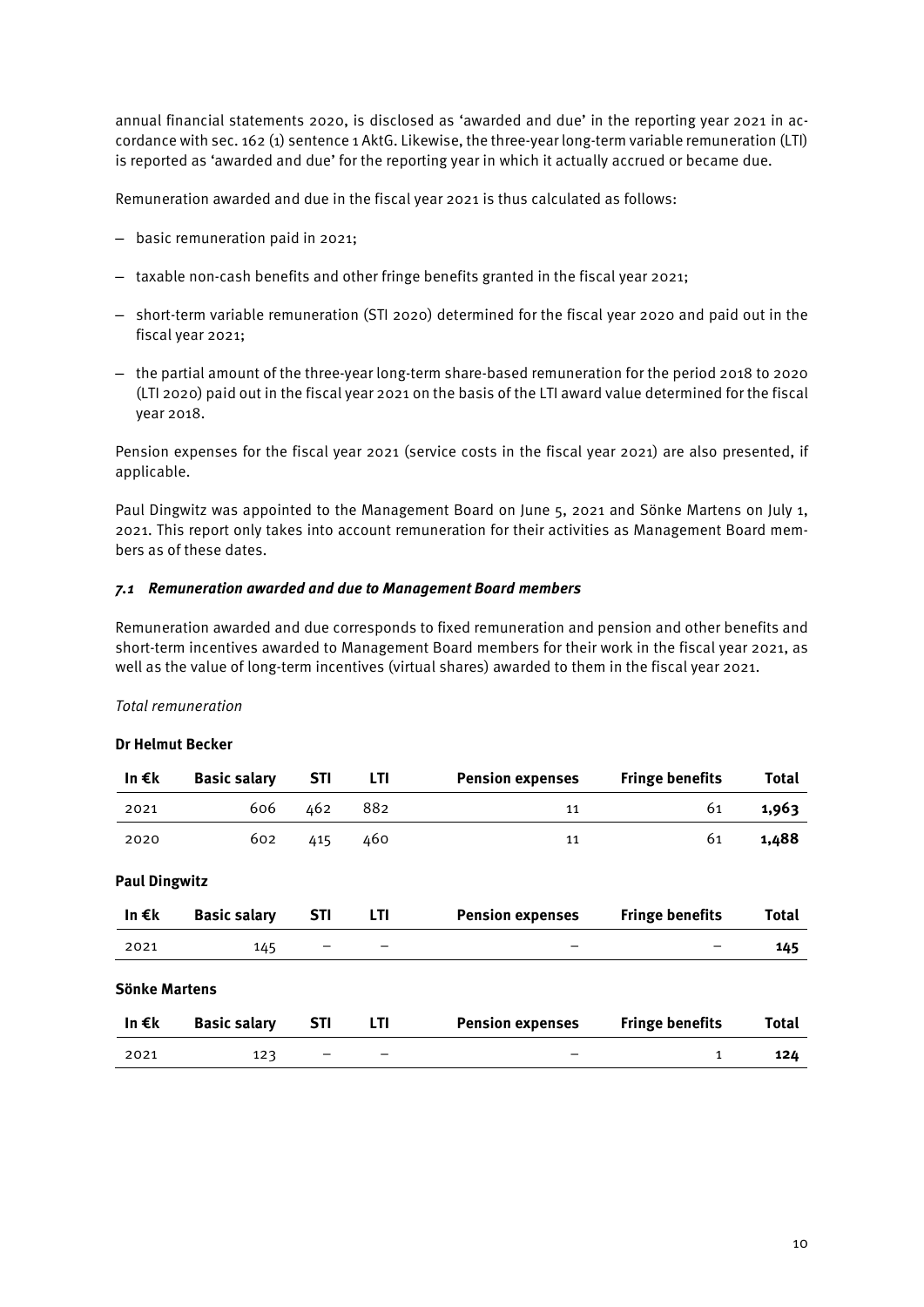#### **Jonas Mattsson**

| In €k | <b>Basic salary</b> | - STI   | <b>LTI</b>   | <b>Pension expenses</b> | <b>Fringe benefits</b> | Total |
|-------|---------------------|---------|--------------|-------------------------|------------------------|-------|
| 2021  |                     | 432 323 | 619          | 11                      | 43                     | 1,428 |
| 2020  | 365.                | 291     | $\sqrt{322}$ | 11                      | 22                     | 1.011 |

*Short-term incentives (STI)*

STIs awarded in 2021 were as follows:

| <b>Management Board</b><br>member | <b>Basic</b><br>bonus | <b>Quantitative target</b><br>achievement | <b>Qualitative target</b><br>achievement | <b>Total target</b><br>achievement | <b>Final STI</b> |
|-----------------------------------|-----------------------|-------------------------------------------|------------------------------------------|------------------------------------|------------------|
|                                   | €k                    | %                                         | %                                        | %                                  | €k               |
| Dr Helmut Becker                  | 270                   | 200%                                      | 143%                                     | 171%                               | 462              |
| Jonas Mattsson                    | 189                   | $200\%$                                   | 143%                                     | 171%                               | 323              |

Target calculations are based on the following targets and target achievements:

# **Qualitative targets**

| <b>Targets</b>            | Weighting | <b>Target achievement</b> |
|---------------------------|-----------|---------------------------|
|                           | %         | %                         |
| Operational               | 30%       | 200%                      |
| Structural                | 40%       | 150%                      |
| Strategic                 | 15%       | 50%                       |
| Cost efficiency           | 15%       | 100%                      |
| <b>Target achievement</b> |           | 143%                      |

# **Quantitative targets**

| Corridor                  | Revenue (50%) | EBITDA (50%) |
|---------------------------|---------------|--------------|
|                           | €m            | €m           |
| 200%                      | 82            | 14           |
| 100%                      | 76            | 10           |
| $0\%$                     | 70            | 7            |
| Result 2020               | 84            | 11           |
| <b>Target achievement</b> |               | 200%         |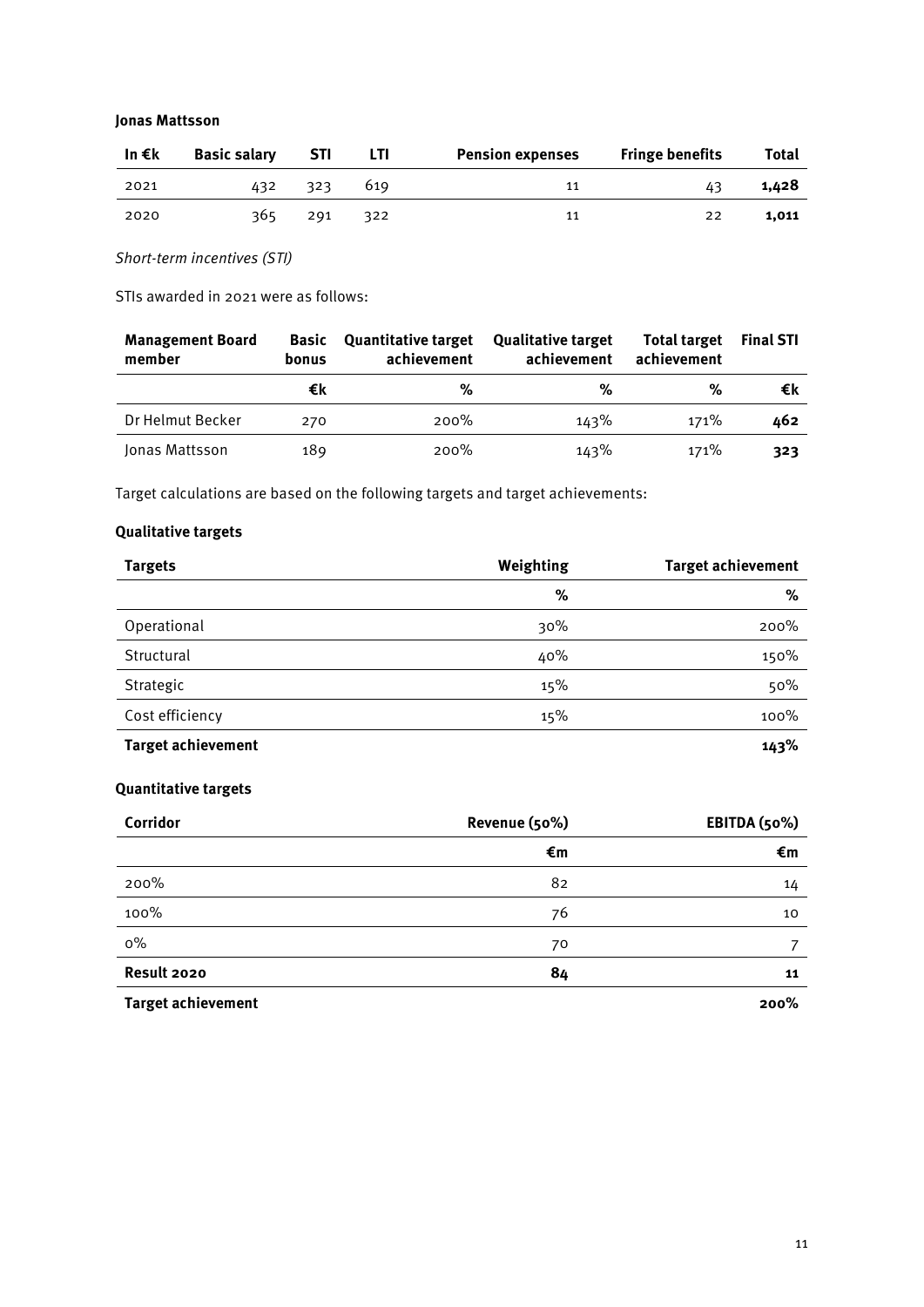#### *Long-term incentives (LTI)*

LTIs awarded in 2021 were as follows:

#### **Share Price**

| <b>Management Board</b><br>member | <b>Basic bonus</b> | <b>Starting</b><br>value | End value | <b>Total LTI</b> | <b>Final LTI</b> |
|-----------------------------------|--------------------|--------------------------|-----------|------------------|------------------|
|                                   | €t                 |                          |           | %                | €t               |
| Dr Helmut Becker                  | 441                | 20.95                    | 45.25     | 200%             | 882              |
| Jonas Mattsson                    | 309                | 20.95                    | 45.25     | 200%             | 619              |

#### *7.2 Comparative presentation of the development of earnings and the annual change in remuneration*

In accordance with sec. 162 para. 1 sentence 2 no. 2 AktG, the following table shows the development of earnings of the ZEAL Group, the annual change in the remuneration of members of the Management Board and Supervisory Board and the annual change in the average remuneration of employees on a fulltime equivalent basis over the last five fiscal years.

The development of earnings is presented on the basis of the Group KPIs revenue and EBITDA, as well as the revenue of the parent company ZEAL Network SE. Moreover, a moving average of the share price over the last three months before year-end is presented. The latter is also part of the financial targets for the short-term variable remuneration (bonus) of the Management Board and thus has a significant influence on the amount of remuneration paid to the Management Board members. In addition, the development of earnings per share is shown.

For the members of the Management Board and the Supervisory Board, the remuneration awarded and due in the respective fiscal year within the meaning of sec. 162 para. 1 sentence 1 AktG is presented as follows.

The presentation of average employee remuneration is based on the ZEAL Group's workforce, including trainees, which averaged 149 employees (full-time equivalents) in the fiscal year. Average employee remuneration includes personnel expenses for wages and salaries, fringe benefits, employer contributions to social security and any short-term variable remuneration components attributable to the fiscal year. Moreover, in the case of remuneration in connection with share ownership programmes, the amounts paid out during the fiscal year are also taken into account. In accordance with the remuneration of the Management Board and Supervisory Board, employee remuneration therefore also reflects the principle of remuneration awarded and due within the meaning of sec. 162 para. 1 sentence 1 AktG.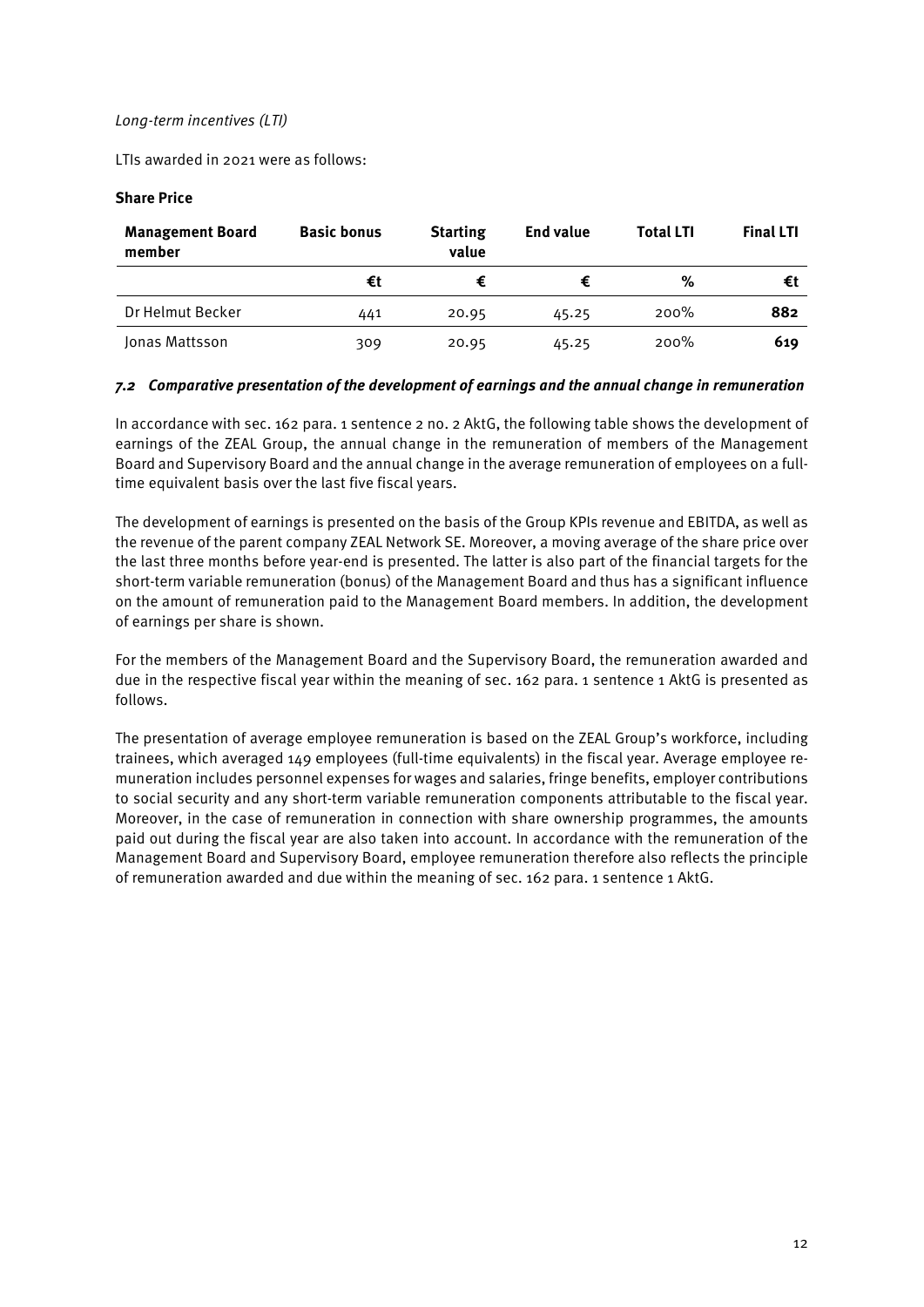## **Change**

|                                             | 2021 VS. 2020 | 2020 VS. 2019 | 2019 VS. 2018 | 2018 vs. 2017 |
|---------------------------------------------|---------------|---------------|---------------|---------------|
| Dr Helmut Becker                            | $-12\%$       | 34%           | $-11%$        | 32%           |
| Paul Dingwitz<br>(since July 5, 2021)       | New           | N/A           | N/A           | N/A           |
| Sönke Martens<br>(since July 1, 2021)       | New           | N/A           | N/A           | N/A           |
| Jonas Mattsson                              | $-13%$        | 38%           | $-12%$        | 14%           |
| Susan Standiford<br>(until August 31, 2018) | N/A           | N/A           | $-100%$       | $-72%$        |
| Management Board<br>remuneration            | 46%           | -4%           | $-20%$        | -5%           |
| Group revenue                               | -4%           | $-23%$        | $-27%$        | 15%           |
| Earnings development of<br>the Company      | $-97%$        | 357%          | $-60%$        | $-21%$        |
| <b>Group EBITDA</b>                         | 60%           | -3%           | $-55\%$       | 49%           |
| Average employee<br>remuneration            | -9%           | 24%           | $0\%$         | 7%            |

## *7.3 Explanation of the developments*

When considering the fiscal years 2019 and 2018, it must be taken into account that ZEAL's main business at this time was still in the field of secondary lotteries. This meant that significantly higher revenue was possible, which had a positive effect on EBITDA depending on the win rate. However, this business was very volatile and could only be operated from the company's registered office in England due to legal regulations. The lottery brokerage business, which has been the main business since the acquisition in 2019 of LOTTO24 AG, Hamburg, generates lower revenue as only a brokerage commission is retained. However, EBITDA is also no longer impacted by winnings paid out to customers. Moreover, the fiscal years 2019 and 2020 were significantly affected by expenses incurred as a result of restructuring following the relocation of the company's registered office in 2019. These effects were completed in the fiscal year 2020, and therefore the fiscal years are not directly comparable with each other. Management Board remuneration in 2020 was particularly affected by the very positive development of the share price as well as record revenue in the brokerage segment. In the fiscal year 2021, revenue fell short of expectations due to the economic situation, while efficient marketing measures led to an increase in EBITDA.

The annual result of the Company is mainly generated by intra-group services and the granting of licenses; in the previous year there was also a dividend distribution by a subsidiary, which had a positive effect on the annual result.

#### *7.4 Appropriateness of remuneration*

The Supervisory Board has reviewed Management Board remuneration for the fiscal year 2021 and determined that the Management Board remuneration resulting from target achievement for the fiscal year 2021 is appropriate.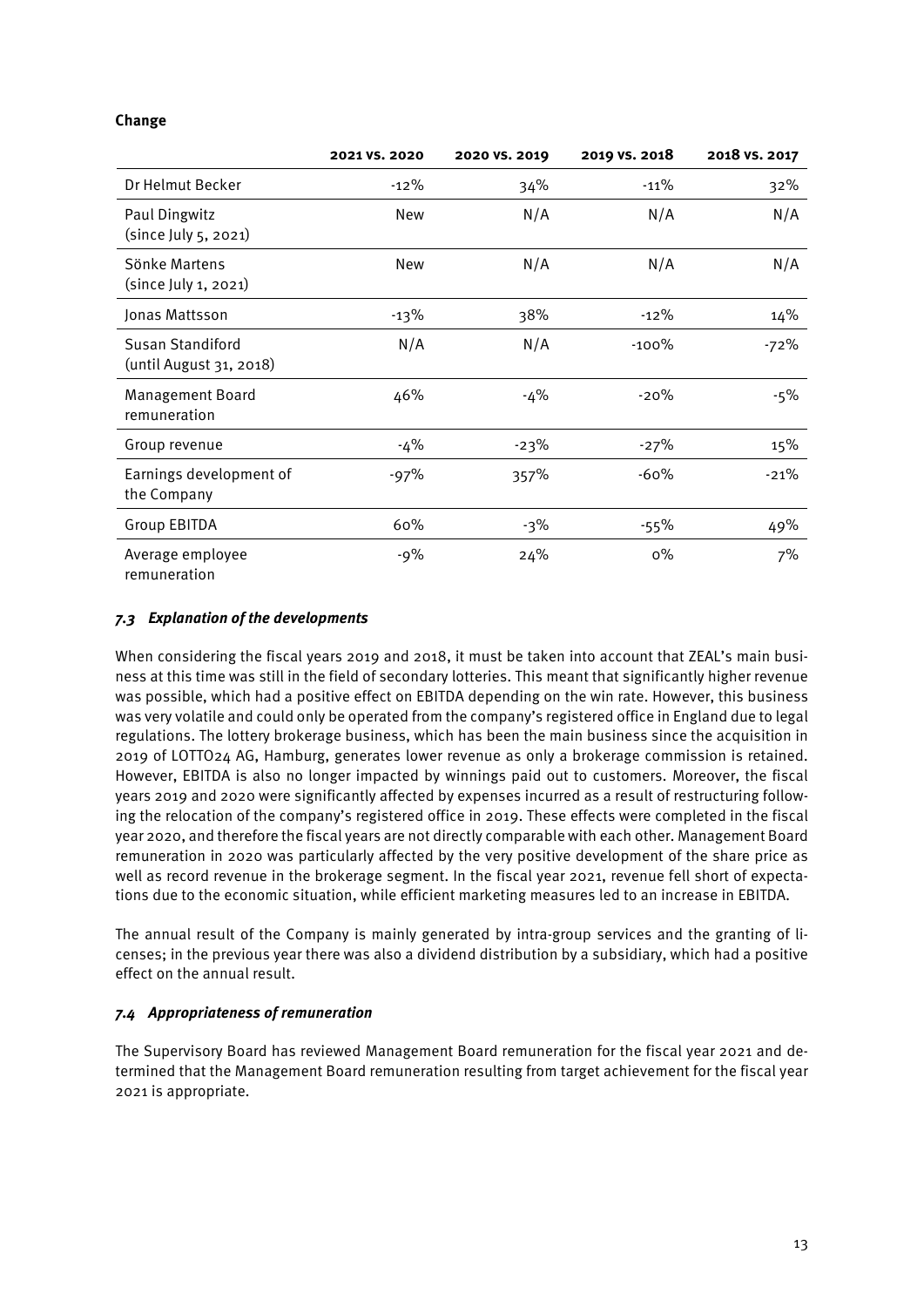## **8. REMUNERATION OF SUPERVISORY BOARD MEMBERS IN THE FISCAL YEAR 2021**

The remuneration of the members of the Supervisory Board is set out in sec. 15 of the Company's Articles of Association. It consists of basic remuneration and supplements awarded for assuming certain offices in view of the additional workload involved.

#### *8.1 Basic remuneration*

The members of the Supervisory Board receive a fixed annual remuneration of  $\epsilon$ 45.5 thousand for each full fiscal year in office.

#### *8.2 Supplements*

The Chairman of the Supervisory Board receives an additional €91 thousand and the Deputy Chairman an additional €45.5 thousand. For their membership in one or more committees, Supervisory Board members receive an additional annual remuneration of €17.5 thousand, or €35.0 thousand for the committee chairpersons.

If a member of the Supervisory Board does not attend one or more meetings of the Supervisory Board, one third of the total remuneration due to the member is reduced on a percentage basis in proportion to the Supervisory Board meetings held in the fiscal year compared to the Supervisory Board meetings which the Supervisory Board member did not attend. This applies in the same way to committee remuneration if a committee member does not attend one or more meetings of the committee.

If a member joins (or leaves) the Supervisory Board, or one of its committees or a function remunerated with a supplement, during the year, the relevant remuneration component is reduced on a pro-rata basis (payment of one-twelfth of the relevant annual remuneration component for each month or part thereof of membership or exercise of office).

Members of the Supervisory Board are also reimbursed for all expenses incurred in connection with the exercise of their Supervisory Board mandate, as well as any value added tax payable by them in this respect. Moreover, the Company reimburses Supervisory Board members for any value added tax payable on their total remuneration.

#### *8.3 Total remuneration*

| Member of the<br><b>Supervisory Board</b> | Year | <b>For Supervisory</b><br><b>Board membership</b> | <b>For committee</b><br><b>Total</b><br>membership |     | <b>From mandates</b><br>in subsidiaries |
|-------------------------------------------|------|---------------------------------------------------|----------------------------------------------------|-----|-----------------------------------------|
| in €k                                     |      |                                                   |                                                    |     |                                         |
| Peter Steiner                             | 2021 | 137                                               | 36                                                 | 172 |                                         |
| Peter Steiner                             | 2020 | 91                                                | 63                                                 | 154 | 31                                      |
| Andreas de Maizière                       | 2020 | 86                                                |                                                    | 86  |                                         |
| Oliver Jaster                             | 2021 | 91                                                | 18                                                 | 109 |                                         |
| Oliver Jaster                             | 2020 | 91                                                |                                                    | 91  |                                         |
| Thorsten Hehl                             | 2021 | 46                                                | 61                                                 | 106 | 25                                      |
| Thorsten Hehl                             | 2020 | 46                                                | 53                                                 | 98  | 25                                      |
| Jens Schumann                             | 2021 | 46                                                | 18                                                 | 63  | 63                                      |

Total remuneration (awarded and due) for the members of the Supervisory Board is presented in the table below: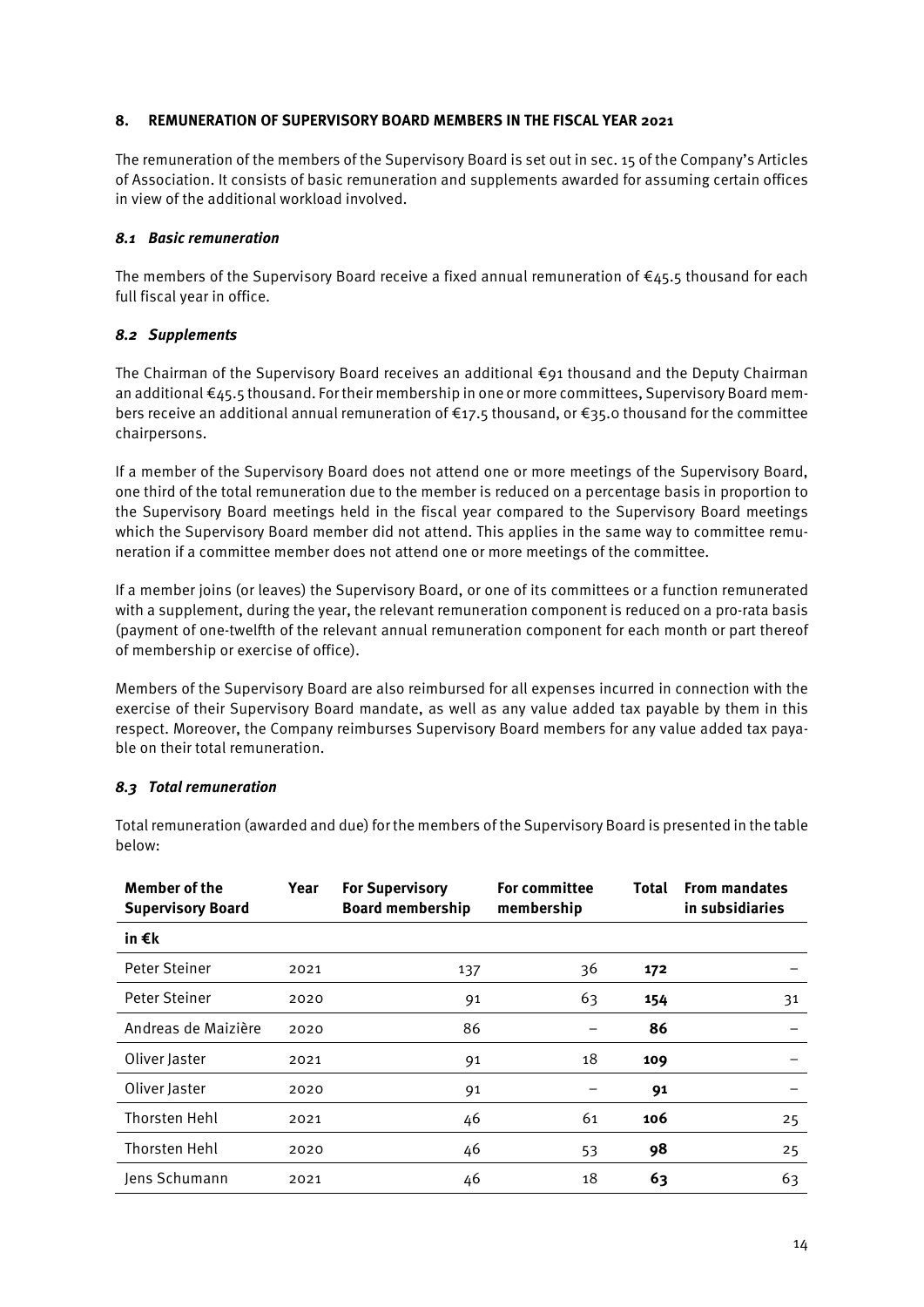| <b>Member of the</b><br><b>Supervisory Board</b> | Year | <b>For Supervisory</b><br><b>Board membership</b> | <b>For committee</b><br>membership | Total | <b>From mandates</b><br>in subsidiaries |
|--------------------------------------------------|------|---------------------------------------------------|------------------------------------|-------|-----------------------------------------|
| in €k                                            |      |                                                   |                                    |       |                                         |
| Jens Schumann                                    | 2020 | 46                                                | 18                                 | 63    | 52                                      |
| <b>Marc Peters</b>                               | 2021 | 46                                                | 18                                 | 63    |                                         |
| <b>Marc Peters</b>                               | 2020 | 46                                                | 15                                 | 60    |                                         |
| Frank Strauß                                     | 2021 | 46                                                | 18                                 | 63    |                                         |
| <b>Frank Strauß</b>                              | 2020 | 37                                                |                                    | 37    |                                         |

Supervisory Board members did not receive any loans from the Company or its subsidiaries, neither in the fiscal year 2021 nor the fiscal year 2020.

The change in remuneration of Supervisory Board members compared to the development of key financial figures and average employee remuneration is as follows:

## **Change**

|                                              | 2021 VS. 2020 | 2020 VS. 2019 | 2019 VS. 2018 | 2018 vs. 2017 |
|----------------------------------------------|---------------|---------------|---------------|---------------|
| Peter Steiner                                | $-7%$         | 6%            | $-11%$        | 28%           |
| Andreas de Maizière<br>(until June 17, 2020) | $-100%$       | $-14%$        | New           | $-100\%$      |
| Oliver Jaster                                | 21%           | 36%           | $2\%$         | 3%            |
| Thorsten Hehl                                | 8%            | 51%           | 2%            | $2\%$         |
| Jens Schumann                                | 10%           | 74%           | $-3%$         | 8%            |
| Leslie-Ann Reed<br>(until June 27, 2019)     | N/A           | $-100%$       | $-50%$        | 100%          |
| <b>Marc Peters</b><br>(since June 27, 2019)  | 5%            | 150%          | New           | N/A           |
| Bernd Schiphorst<br>(until June 27, 2019)    | N/A           | $-100%$       | $-51%$        | 7%            |
| <b>Frank Strauß</b><br>(since June 17, 2020) | 70%           | New           | N/A           | N/A           |
| <b>Supervisory Board</b><br>remuneration     | $-5%$         | 15%           | 3%            | 3%            |
| Group revenue                                | $-4%$         | $-23%$        | $-27%$        | 15%           |
| Earnings development of<br>the Company       | $-97%$        | 357%          | $-60%$        | $-21%$        |
| <b>Group EBITDA</b>                          | 60%           | $-3%$         | $-55%$        | 49%           |
| Average employee<br>remuneration             | $-9%$         | 24%           | $0\%$         | 7%            |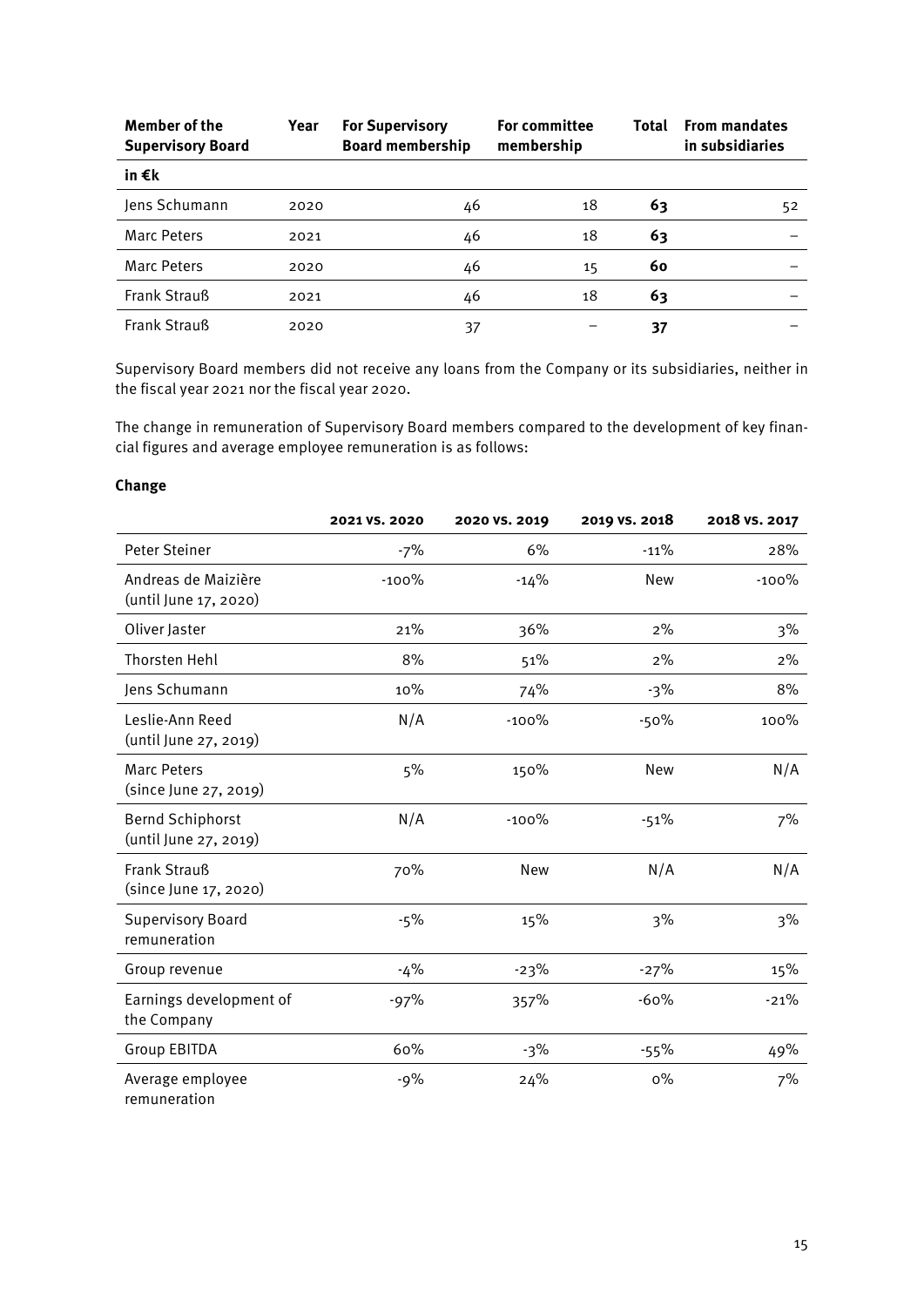## **OTHER**

The Company maintains a Directors' and Officers' (D&O) group liability insurance policy for members of the executive bodies and certain Group employees. It is taken out or renewed annually. This insurance covers the personal liability risk in the event that a claim is made against this group of people for financial losses in the course of their work. The policy for the fiscal year 2021 includes a deductible for Management Board members that complies with the requirements of the German Stock Corporation Act (AktG).

## **INDEPENDENT AUDITOR'S OPINION ON THE AUDIT OF THE REMUNERATION REPORT PURSUANT TO SEC. 162 PARA. 3 AKTG**

To ZEAL Network SE

Audit Opinion

We have formally audited the remuneration report of ZEAL Network SE, Hamburg, for the fiscal year from January 1, 2021 to December 31, 2021, to determine whether the disclosures pursuant to sec. 162 para. 1 and para. 2 AktG have been made in the remuneration report. In accordance with sec. 162 para. 3 AktG, we have not audited the content of the remuneration report.

In our opinion, the disclosures pursuant to sec. 162 para. 1 and para. 2 AktG have been made in all material respects in the accompanying remuneration report. Our audit opinion does not cover the content of the remuneration report.

#### Basis for the audit opinion

We conducted our audit of the remuneration report in accordance with sec.162 para. 3 AktG and IDW Auditing Standards: The audit of the remuneration report in accordance with sec. 162 para. 3 AktG (IDW PS 870). Our responsibility under this provision and this standard is further described in the Auditor's Responsibility section of our report. As an auditing practice, we have complied with the requirements of the IDW Quality Assurance Standard: Requirements for Quality Assurance in the Practice of Public Accountants (IDW OS 1). We have complied with the professional duties pursuant to the Wirtschaftsprüferordnung (German Auditors' Code) and the professional statutes for auditors/sworn accountants, including the requirements for independence.

Responsibility of the Management Board and Supervisory Board

The Management Board and Supervisory Board are responsible for the preparation of the remuneration report, including the related disclosures, which complies with the requirements of sec. 162 AktG. They are also responsible for such internal control as they determine is necessary to enable the preparation of the remuneration report, including the related disclosures, that is free from material misstatement, whether due to fraud or error.

#### Auditor's Responsibility

Our objective is to obtain reasonable assurance about whether the remuneration report is free from material misstatement, whether due to fraud or error, in all material respects in accordance with sec. 162 para. 1 and para. 2 of the German Stock Corporation Act (AktG) and to express an opinion thereon in an auditor's report.

We planned and performed our audit to obtain evidence about the formal completeness of the remuneration report by comparing the disclosures made in the remuneration report with the disclosures required by sec. 162 para. 1 and para. 2 AktG. In accordance with sec. 162 para. 3 AktG, we have not audited the